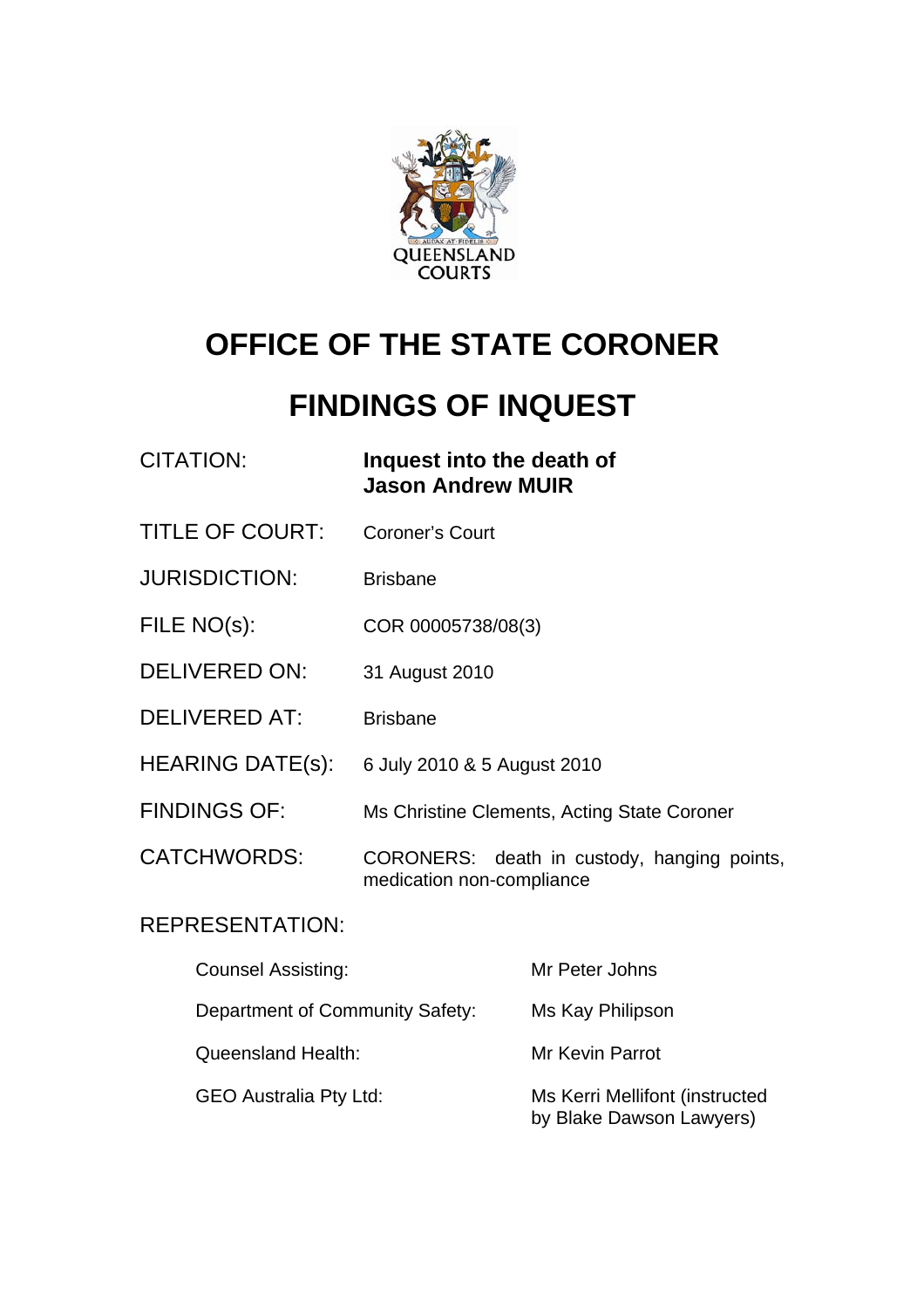## **Table of Contents**

| Removal from observation and transfer into a cell which was not suicide |  |
|-------------------------------------------------------------------------|--|
|                                                                         |  |
|                                                                         |  |
|                                                                         |  |
|                                                                         |  |
|                                                                         |  |
|                                                                         |  |
|                                                                         |  |
|                                                                         |  |
|                                                                         |  |
|                                                                         |  |
|                                                                         |  |
|                                                                         |  |
|                                                                         |  |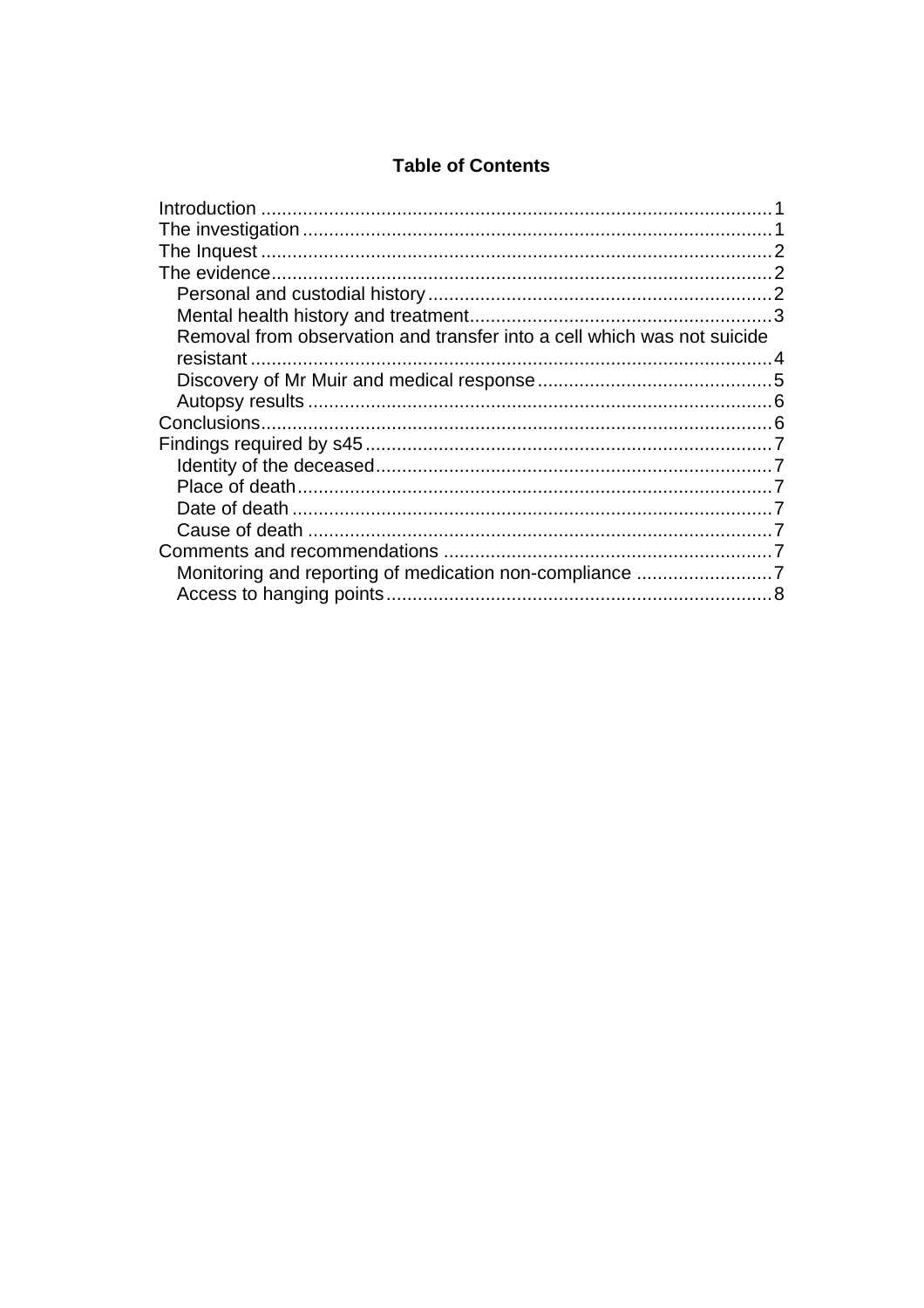<span id="page-2-0"></span>The *Coroners Act 2003* provides in s45 that when an inquest is held into a death in custody, the coroner's written findings must be given to the family of the person who died, each of the persons or organisations granted leave to appear at the inquest and to various specified officials with responsibility for the justice system. These are my findings in relation to the death of Jason Andrew Muir. They will be distributed in accordance with the requirements of the Act and posted on the web site of the Office of State Coroner.

## *Introduction*

Jason Muir was found hanging in his cell at Arthur Gorrie Correctional Centre (AGCC) in the early hours of 25 September 2008. He was 36 years of age and had spent much of his adult life in custody. Several months prior to his death Mr Muir had exhibited suicidal ideations but by June 2008 was considered sufficiently well to join the general prison population. This improvement correlated with the prescription of gradually increasing doses of anti-psychotic medication. On the day prior to his death, as on some other occasions, Mr Muir had not taken his medication.

These findings

- confirm the identity of the deceased, how he died and the time, place and medical cause of his death;
- consider whether the likelihood of his impending death ought to have been evident to prison staff;
- consider whether any changes to procedures or practice at AGCC could reduce the likelihood of deaths occurring in similar circumstances or otherwise contribute to public health and safety or the administration of justice.

## *The investigation*

Detective Acting Sergeant Justin Webb of the QPS Corrective Services Investigation Unit (CSIU) investigated the death of Jason Muir.

He travelled to AGCC with other CSIU officers on 25 September 2008 after being notified of Mr Muir's death and took over the investigation from local police. Oxley scenes of crime and photographic officers had already attended the cell in Unit A4 at AGCC where the body of Mr Muir had been found. The cell and the surrounding area had been secured as a crime scene and photographed with Mr Muir in situ. A thorough forensic examination of the cell had been conducted. No evidence suggestive of violence or an altercation of any sort was found and this was consistent with the observations of Acting Sergeant Webb on his arrival.

Statements were taken from all relevant Corrective Custodial Officers (CCO's) and all custody and medical records pertaining to Mr Muir were seized along with documents found in his cell. CCTV footage covering the hallway of Unit A4 and of cell 22 was seized and viewed by police.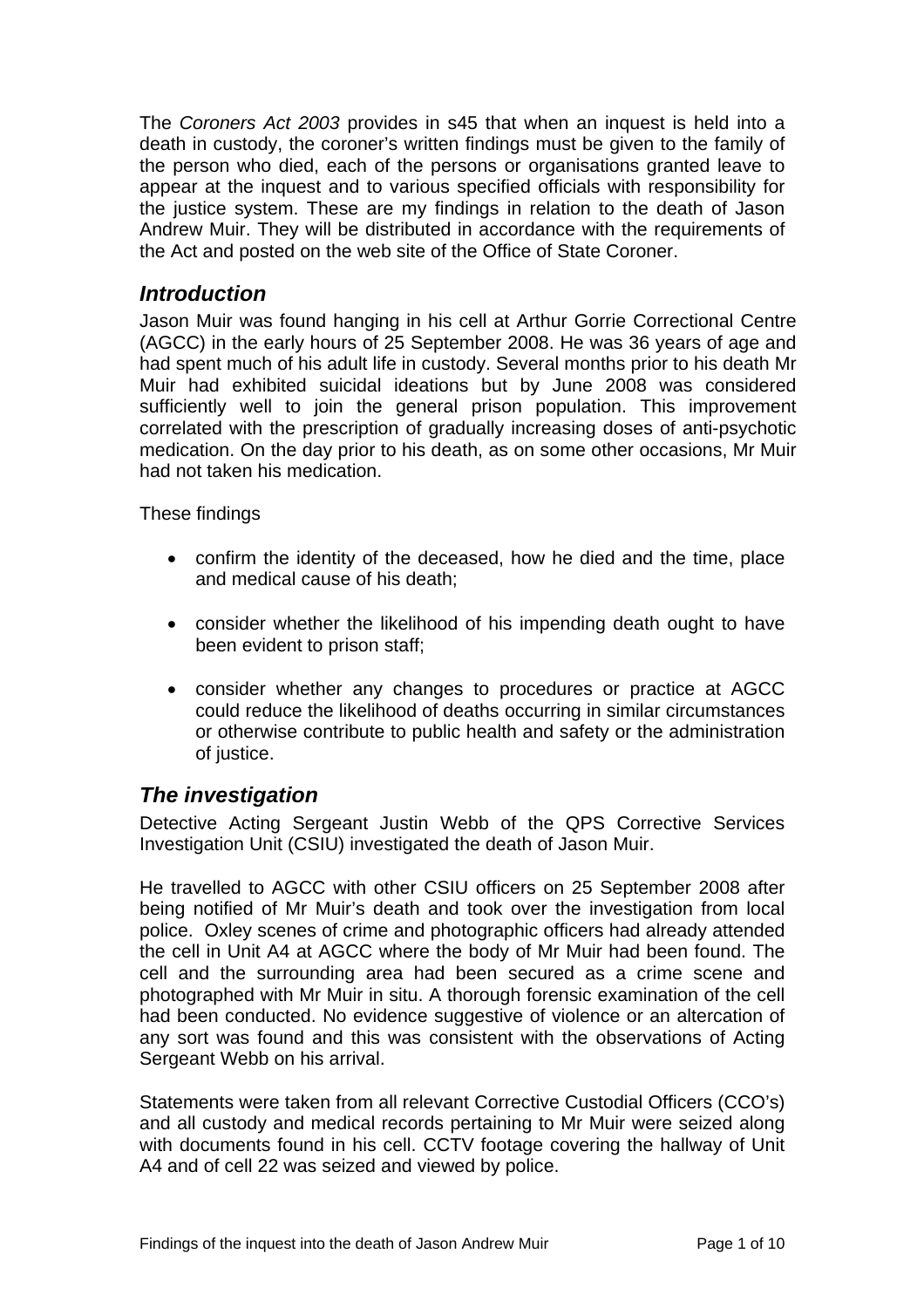<span id="page-3-0"></span>Interviews were conducted with all prisoners in unit A4 at the time of Mr Muir's death. Records relating to the medical response that took place when Mr Muir was discovered in his cell were obtained as was the related QAS documentation. The deceased was formally identified by his mother at the John Tonge Centre.

At the conclusion of his investigation Detective Acting Sergeant Webb drew the conclusion that no other person had caused or contributed to the death of Mr Muir.

I find the investigation into this matter was professionally and appropriately conducted.

A Queensland Corrective Services (QCS) investigation was instigated following the death of Mr Muir using the services of a departmental and an external investigator. This resulted in the production of a report which was tendered at the inquest and was helpful to me in identifying those areas of policy and procedure at AGCC requiring improvement.

## *The Inquest*

In accordance with the requirement of the Act, an inquest was held into the death of Mr Muir. The inquest was held in Brisbane on 5 August 2010. Oral evidence was taken from the investigating officer and the acting clinical director for the Prison Mental Health Service (PMHS), Dr Andrew Aboud.

All of the statements, medical records, photographs and materials gathered during the investigation were tendered at the inquest. Counsel assisting submitted that I was unlikely to be assisted by the calling of any further oral evidence.

I determined that the evidence contained in the material tendered and the further evidence provided by way of oral evidence was sufficient to enable me to make the findings required by the Act. I am satisfied the scope of this evidence was sufficient for me to adequately address those matters which might be appropriately considered under s. 46 of the Act.

## *The evidence*

I turn now to the evidence. I have not summarised all of the information contained in the exhibits but I consider it appropriate to record in these reasons, the evidence I believe is necessary to understand the findings I have made.

#### **Personal and custodial history**

Mr Muir is survived by his mother Janice Byrne and his brother Darren Muir. It is clear from the material before me, including the very detailed notes left behind in his cell that Mr Muir was very close to both of them. It is evident he was very much loved and is missed by both Ms Byrne and Darren.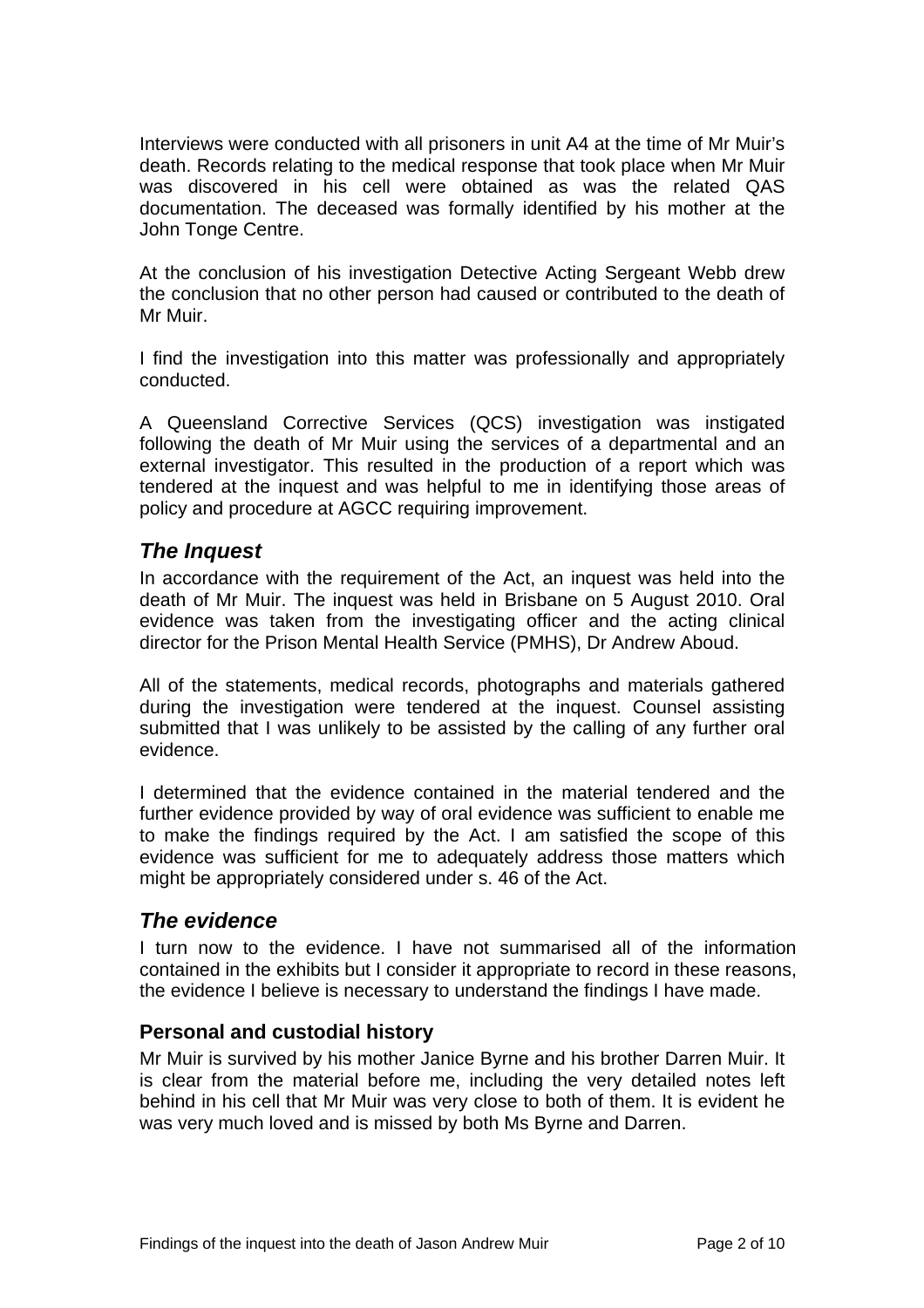<span id="page-4-0"></span>Mr Muir's life should not be defined by the time he spent in custody but it is appropriate I address that issue. After reaching the comparatively late age of 19 before becoming involved in any crime of significance, Mr Muir was imprisoned for a period of 11 years in 1996 when he was 25 years of age. This followed convictions for numerous armed robberies and associated offences. Breaching the terms of his subsequent parole resulted in him serving the whole 11 years of the sentence.

After being released in early 2007, Mr Muir was again arrested in February 2008 on similar charges. At the time of his death he was still on remand for these alleged offences. It can be inferred from information of conversations with prison staff that Mr Muir was resigned to facing a further lengthy term of imprisonment for the most recent charges.

#### **Mental health history and treatment**

Mr Muir came under the care of the PMHS when triaged by a PMHS clinician shortly after arrival at AGCC on 21 February 2008. On 28 February 2008 he was assessed by a psychiatrist and prescribed psychotropic medication. Initially he was experiencing auditory hallucinations.

On 27 March 2008 Mr Muir was assessed by prison staff as being a prisoner 'at risk' of self harm. He was exhibiting clear suicidal ideation at this time and records show this continued in varying degrees over the course of the following two months. Specific note is made of an attempt to starve himself as it was the only way to kill the 'devil' inside him.

The 'at risk' status assigned to a prisoner draws that person into the supervision of a risk assessment team (RAT) which consists of PMHS, Offender Health Service (OHS) and other staff. That team is charged with the responsibility of conducting regular reviews of the prisoner's status by way of a risk review. A conservative approach is adopted by the team in assessing whether there should be any downgrade in the level of risk (and therefore the extent to which the prisoner should be observed). A management plan is developed for the prisoner at each review.

After an initial risk review Mr Muir was placed on 30 minute observations but these were increased to 15 minute intervals on 31 March.

Mr Muir remained under observation over the course of the following months until 12 June 2008. The interval of observation was gradually reduced. This coincided with a gradual increase in his prescribed medication. His mood and outlook also improved during this period.

Mr Muir was seen by various PMHS psychiatrists on a regular basis between March and June 2008. When seen on the second occasion on 20 March 2008, Dr Mann changed the dosage of the prescribed medication of anti depressant Mirtazapine (Avanza) and anti psychotic Quetiapine (Serequol).

Overall I accept the proposition by Dr Aboud that Mr Muir received a good standard of mental health care, and possibly of a higher standard than he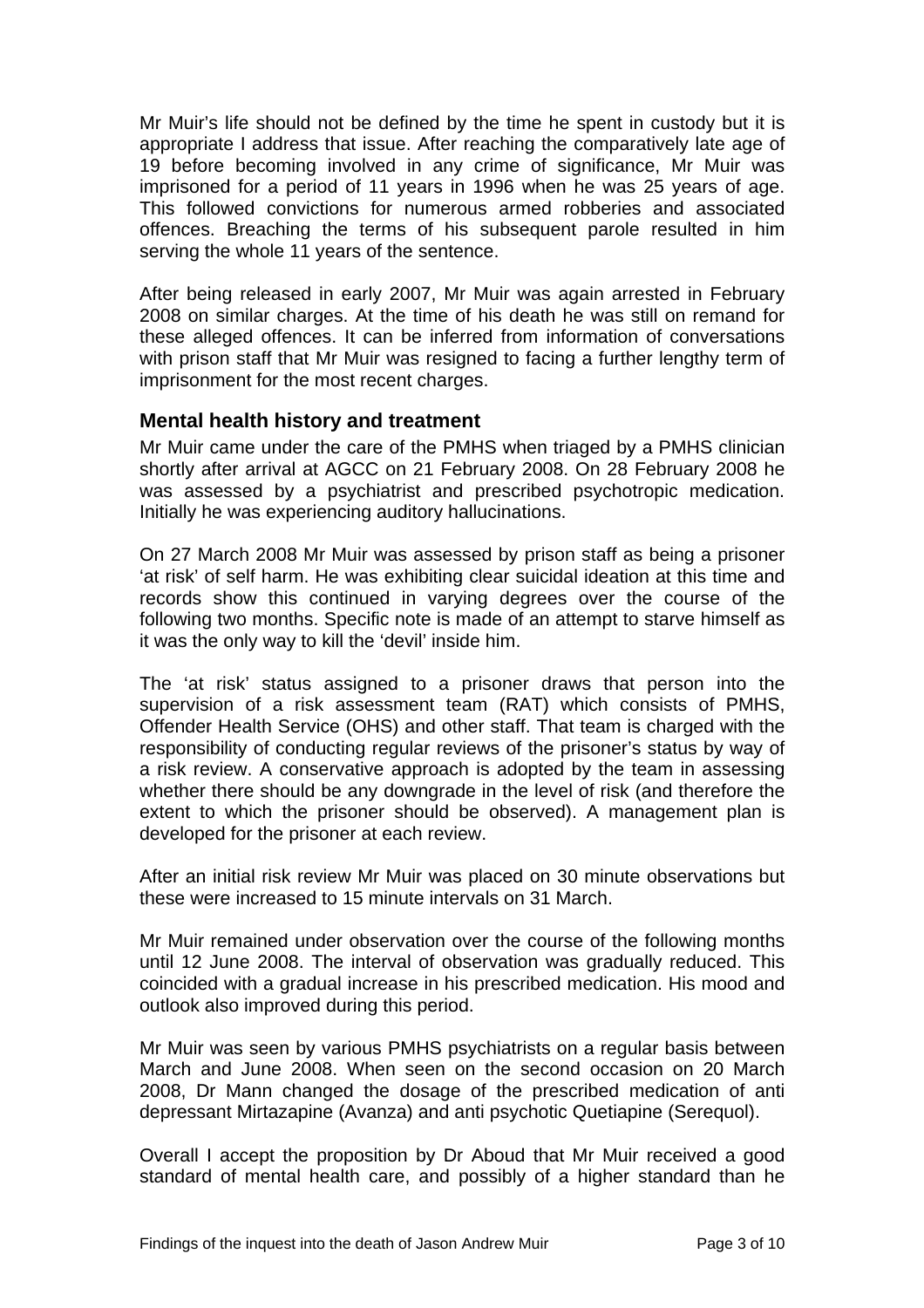<span id="page-5-0"></span>might have accessed had he not been incarcerated. It cannot however be overlooked that incarceration itself is a circumstance documented to elevate the risk of suicide.

#### **Removal from observation and transfer into a cell which was not suicide resistant**

On 12 June Mr Muir's 'at risk' status was removed and he was returned to the mainstream prison population. This followed his gradual re-integration into the general prisoner population commencing with spending the day in his new unit while being returned for observation at night over a period of weeks.

The decision of the RAT to return Mr Muir to the general prison population was based on an apparent improvement in his outlook, the absence of reported suicidal ideation and the seeming effectiveness of his increased level of medication.

Mr Muir was reviewed by a PMHS psychiatrist on 26 June 2008. At this time it was recorded by the psychiatrist he had transitory thoughts of suicide but no intent or plans. On 28 August 2008; he reported improved sleep and appetite and the absence of distressing thoughts or suicidal plans. A further appointment was made for 9 October 2008.

After returning to the general population Mr Muir was initially housed in unit B5 and then W1. These are newer blocks which might be considered 'suicide resistant' at least in relation to some of the older style blocks at AGCC.

Following an altercation involving another prisoner on 21 August 2008, Mr Muir was transferred to cell 22 in Unit A4. That cell was by no means suicide resistant. There were exposed and accessible horizontal bars in the space above the cell door which provided ventilation to the cell. The bars also provided an anchor point for a noose created from strips of sheeting. Disassembled disposable razors were discovered in Mr Muir's cell.

#### **Evening of 24 September 2008**

At 6:01pm on the evening of 24 September 2008 all prisoners in unit A4 at AGCC were locked in their cells. CCTV footage confirms the statements of the CSO's that this occurred and no one accessed the cell until after the discovery of Mr Muir's body.

In accordance with procedure at AGCC, headcount and welfare checks of the prisoners took place at 3 hourly intervals thereafter. At 1:53am the following morning Mr Muir was observed by CSO's during a headcount with nothing suspicious being noted.

It is now known that sometime that evening Mr Muir fashioned a noose and a strip of cloth used to bind his hands together. These were prepared with the initial "cutting" of the bed sheet with a disassembled razor blade. At some time after 1:53am he secured the noose to the exposed horizontal railings above his cell door and around his neck, tied his hands together and stepped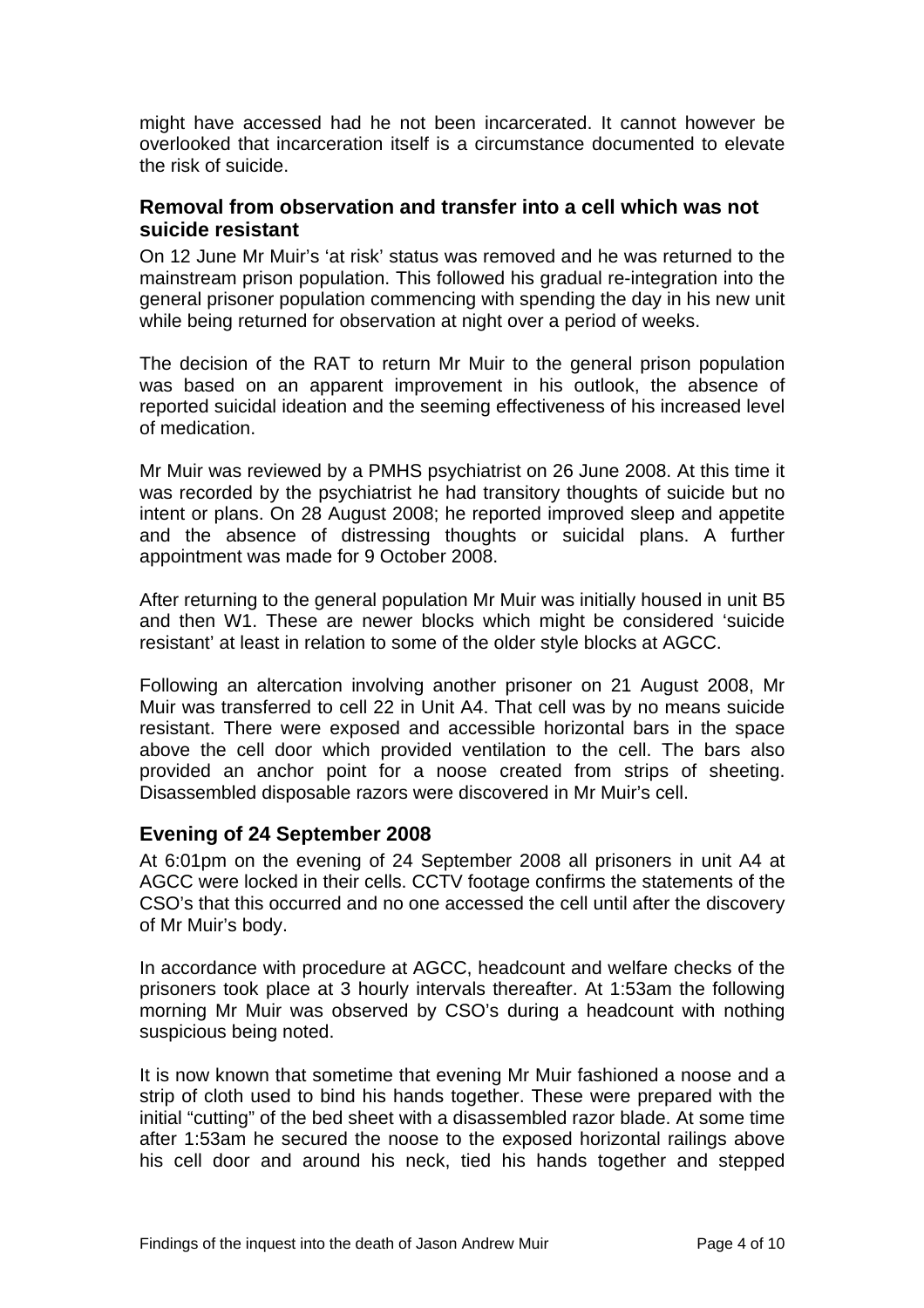<span id="page-6-0"></span>through his bound hands so they were secured behind his back. He pushed away from the cell chair and slumped downwards so as to tighten the noose.

CCTV footage confirms Mr Muir was locked alone in his cell at 6:01pm the previous evening and no one accessed that cell until shortly after 4am the following morning.

#### **Discovery of Mr Muir and medical response**

At 4:01am CSO McLaren was conducting a further headcount in Unit A4 when he noticed that newspaper had been secured over the window of cell 22. He then noticed the sheet tied to the horizontal bars and on feeling it could tell a significant weight was attached.

CSO McLaren immediately notified correctional supervisor Peter Henderson, the Area Manager, who directed him to obtain the cell keys. As he was doing this, CSO McLaren called a 'code blue' over his radio initiating the AGCC medical emergency response. After accessing the cell Mr Henderson cut the noose using CSO McLaren's "cut down" knife and then cut the material securing Mr Muir's hands.

Cardio Pulmonary Resuscitation was immediately commenced by those officers before this task was taken over by prison medical staff. Qld Ambulance Service was notified at 4:14am and immediately dispatched. They arrived at Mr Muir by 4:31am. Sadly it was apparent, even to the prison officers who initially found Mr Muir, that he had been deceased for some time and he was unable to be revived.

Mr Muir was declared deceased at 4:39am by paramedic Alex Thompson.

#### **Results of Investigation**

A review of the CCTV footage seized from AGCC confirmed all other evidence suggesting Mr Muir's death was not caused by any other person.

Investigating police provided the letters found in Mr Muir's cell to his mother Ms Byrne, who immediately recognised them as being written in her son's handwriting. She was able to produce another letter written by Mr Muir some years earlier that confirmed her opinion it was her son's handwriting. The letters evidence a clear intention by Mr Muir to take his own life and the degree to which he regrets this decision would hurt his mother.

A review of Mr Muir's medication records show he did not obtain his prescribed medication on 24 September 2009. The same medication chart shows there were previous occasions, although rare, when Mr Muir had missed his medication. The failure to take his medication on 24 September 2009 was not reported and there was no requirement on staff to do so. Relying on the expert psychiatric evidence of Dr Aboud, I am satisfied there is no causal link between this issue and Mr Muir's death but will address the possible implications arising from non-compliance with prescribed medication later in these findings.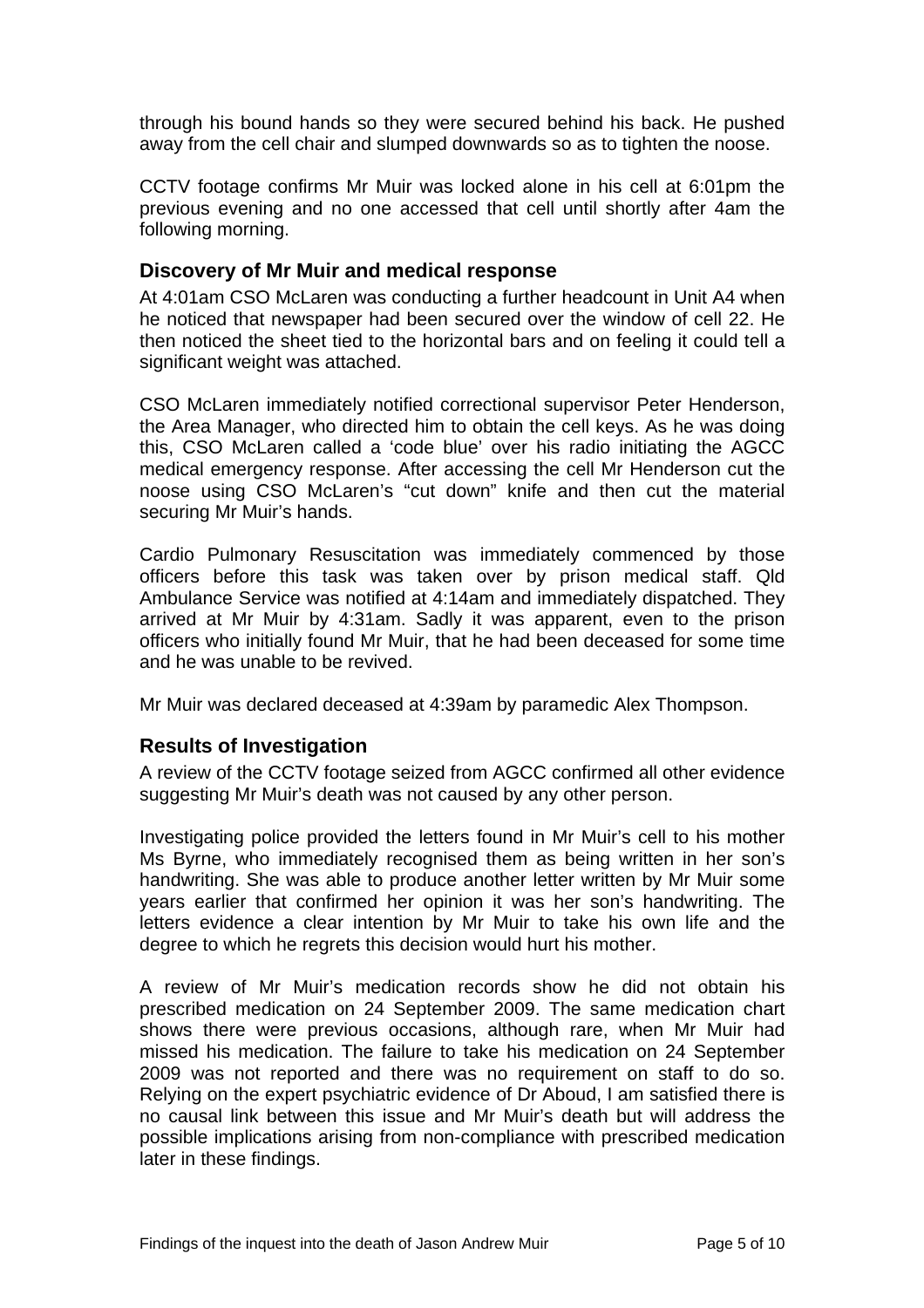## <span id="page-7-0"></span>**Autopsy results**

An external autopsy examination was performed on 27 September 2008 by an experienced forensic pathologist, Dr Kathy Urankar at the John Tonge Centre.

Dr Urankar later examined toxicology findings before preparing a detailed report. The toxicology results were consistent with the medication prescribed to Mr Muir; the low dosage of Quetiapine (Serequol) being consistent with his failure to take that medication on the day prior to death.

Dr Urankar observed an "…*indentation involving the almost the (sic) entire circumference of the neck*". Apart from this no external evidence of trauma was found. Dr Urankar opined that the cause of death could be in keeping with hanging. No external evidence consistent with an alternative cause of death was evident.

Although Dr Urankar was aware generally of the circumstances in which Mr Muir was found, it is clear from her report she considered it necessary to perform a full internal autopsy in order to exclude other possible causes of death. On this basis an autopsy certificate was issued listing the cause of death as "*undetermined"*.

I have the benefit of examining the detailed evidence, the important aspects of which I have set out above. On this basis, and the findings of Dr Urankar, I am able to confidently reach the conclusion that the cause of Mr Muir's death was the effects of hanging and no other person was involved in this process. I am satisfied the order made by the State Coroner that the autopsy examination should be external only was entirely appropriate given the totality and strength of the evidence that was available even at an early stage. I also note the potential distress more intrusive forms of autopsy examination can cause to family of the deceased.

## *Conclusions*

I find that Mr Muir intentionally took his own life and he did this by fashioning a noose and hand restraint from strips of bed sheeting. It is most likely he used dismantled safety razors to assist in the cutting of the sheeting.

I am satisfied that, notwithstanding his extensive psychiatric history, the circumstances on the morning of 25 September 2008 were not such that any staff member at AGCC ought reasonably have been aware he was likely to take his own life that day. In hindsight it is clear Mr Muir carefully planned his own death including the preparation of letters to family members, masking of the cell window, preparation of the noose and hand bindings and the physical act required to culminate his intention to end his life. Mr Muir performed these actions in an interval of time between physical checks when he could expect he was unlikely to be discovered or interrupted.

I am also satisfied the staff of AGCC acted promptly and appropriately when Mr Muir was found hanging.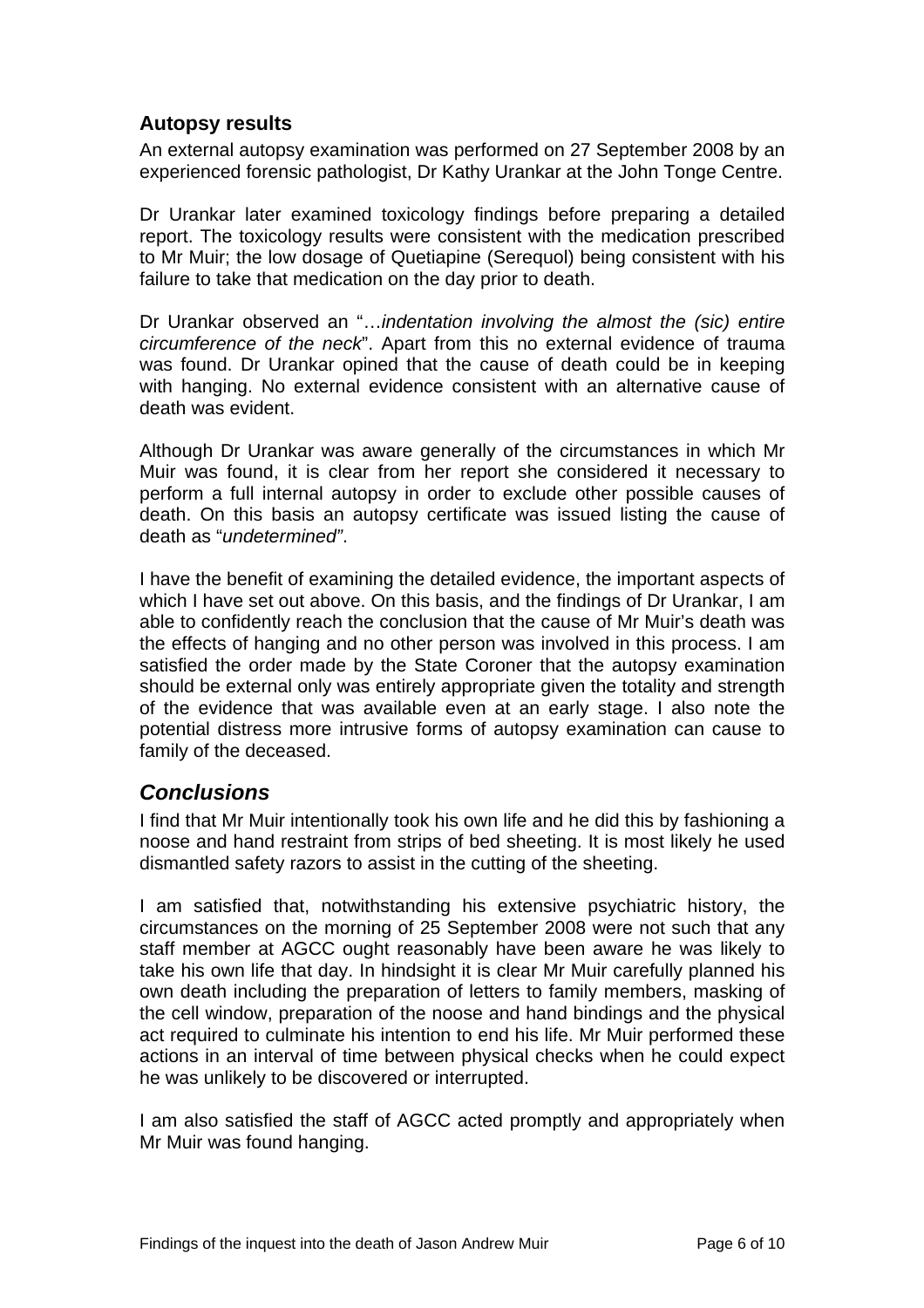## <span id="page-8-0"></span>*Findings required by s45*

I am required to find, as far as is possible, the medical cause of death, who the deceased person was and when, where and how he came by his death. As a result of considering all of the material contained in the exhibits, I am able to make the following findings:-

|                    | <b>Identity of the deceased</b> - The deceased person was Jason Andrew Muir                                                                                         |
|--------------------|---------------------------------------------------------------------------------------------------------------------------------------------------------------------|
| How he died $-$    | Mr Muir hung himself using torn bed sheets<br>tied to an exposed bar above the door of his<br>prison cell. No other person was directly<br>involved in the hanging. |
| Place of death $-$ | He died whilst in the custody of the Department<br>of Corrective Services at Arthur Gorrie<br><b>Correctional Centre.</b>                                           |
| Date of death $-$  | Mr Muir died on 25 September 2008.                                                                                                                                  |
| Cause of death $-$ | He died from the effects of hanging.                                                                                                                                |

## *Comments and recommendations*

Section 46, insofar as it is relevant to this matter, provides that a coroner may comment on anything connected with a death that relates to public health or safety, the administration of justice or ways to prevent deaths from happening in similar circumstances in the future.

There are aspects of this case which warrant consideration from that perspective, namely:-

- The monitoring and reporting of non-compliance by prisoners with the taking of prescribed medication;
- The management and housing of prisoners with an 'elevated base level' of risk; and
- The presence of hanging points in cells.

#### **Monitoring and reporting of medication non-compliance**

I have indicated I accept the evidence of Dr Andrew Aboud that no causal link can be inferred from Mr Muir's failure to take one dose of his medication and his subsequent suicide.

I also note Mr Muir was perfectly entitled to decline medication as he was not subject to the constraints of the Mental Health Act. There was nothing to suggest he should have been.

I note the newly introduced workplace instruction which has introduced a regime of automatic referral and review of a prisoner who declines medication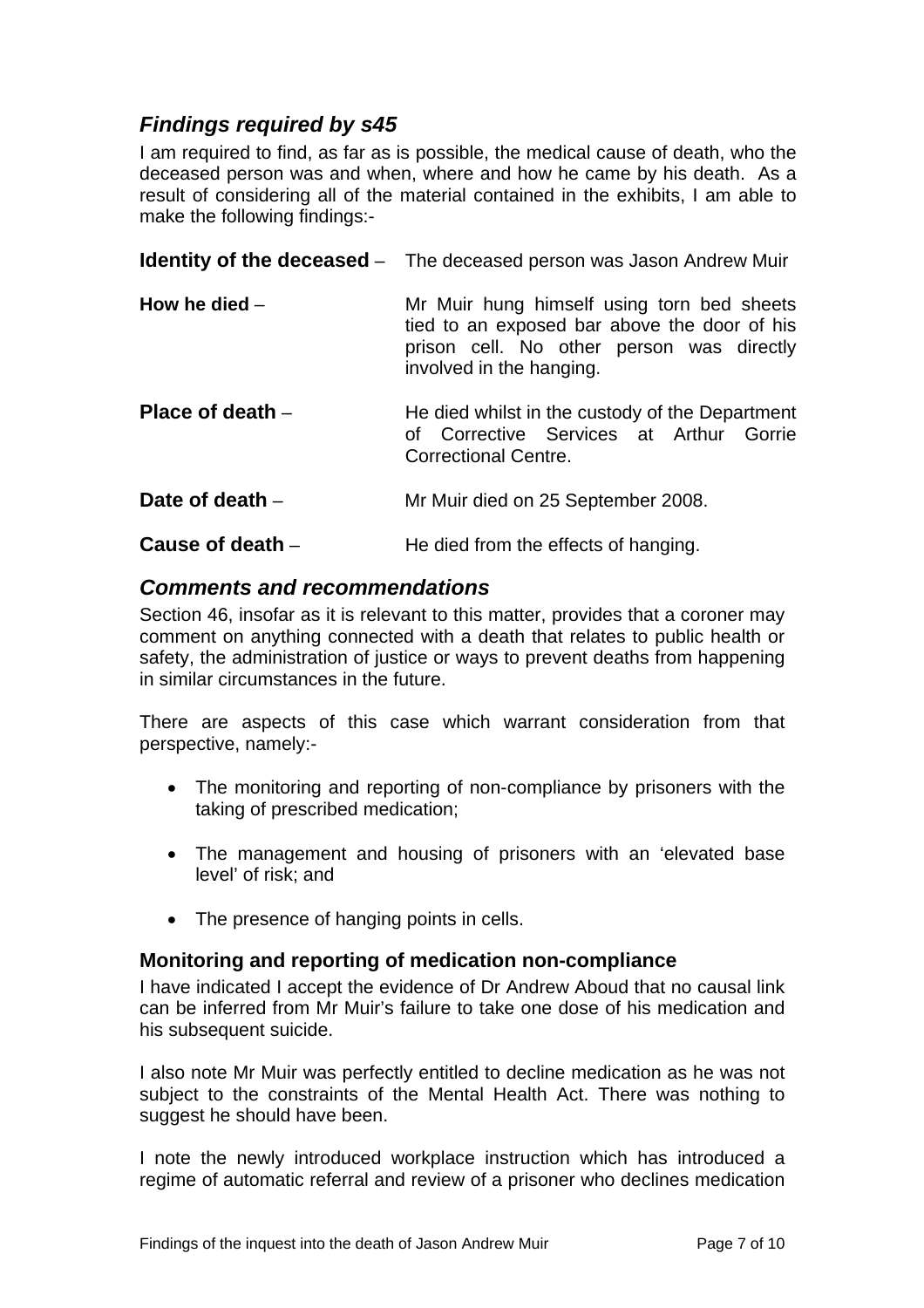<span id="page-9-0"></span>for a period of three days. If this occurs the information must be referred to the Offender Health Service. Dr Aboud noted this is a somewhat arbitrary time trigger and there is a specific medication exception which must be notified immediately if declined due to the higher risk of serious physical or mental health adverse impact (clozapine). The Prisoner Mental Health Service routinely reviews a prisoner's chart which will record any medication non compliance and be discussed in the regular inter disciplinary team meetings which occur three times per week.

I note the newly introduced workplace instruction for the Offender Health Service is being implemented state wide.

#### **Prisoners with an elevated base level of risk**

At the time of Mr Muir's most recent incarceration there was no specific requirement that those identified as being at an elevated base level of risk (of self harm) be housed in the newer, suicide resistant cells.

Subsequently a process for managing offenders with elevated base line risk of self harm has been developed. Evidence was provided through a report from the General Manager of Arthur Gorrie Correctional Centre, Gregory Howden.

I am satisfied there is now in place a policy and procedure to identify those offenders with an elevated baseline risk at Arthur Gorrie Correctional Centre. Prisoners are assessed and identified and then recorded on a register. A multi disciplinary team reviews their risk monthly. The review involves psychologists, health services, custodial operations and an Aboriginal and Torres Strait Islander representative where appropriate. Most importantly, such prisoners are to be accommodated appropriately to reduce the risk of self harm.

Unfortunately, in this instance Mr Muir was moved to a cell which had not been renovated and still had access to a visible hanging point.

There is of course a propensity for many prisoners at AGCC to have elevated baseline risk due to its nature as a remand and reception prison. This highlights the importance of the next issue of reducing the physical accessibility of ready hanging points.

#### **Access to hanging points**

In recent findings the State Coroner made the following comments-

*"The Royal Commission into Aboriginal Deaths in Custody (RCADIC), in its final report recommended hanging points be eliminated from watch houses and prison cells. The State Government accepted that recommendation and committed to implementing it.* 

*Official statistics incontrovertibly prove that the prisoners as a group are at far greater risk of suicide than the general population. As this case demonstrates, mechanisms for*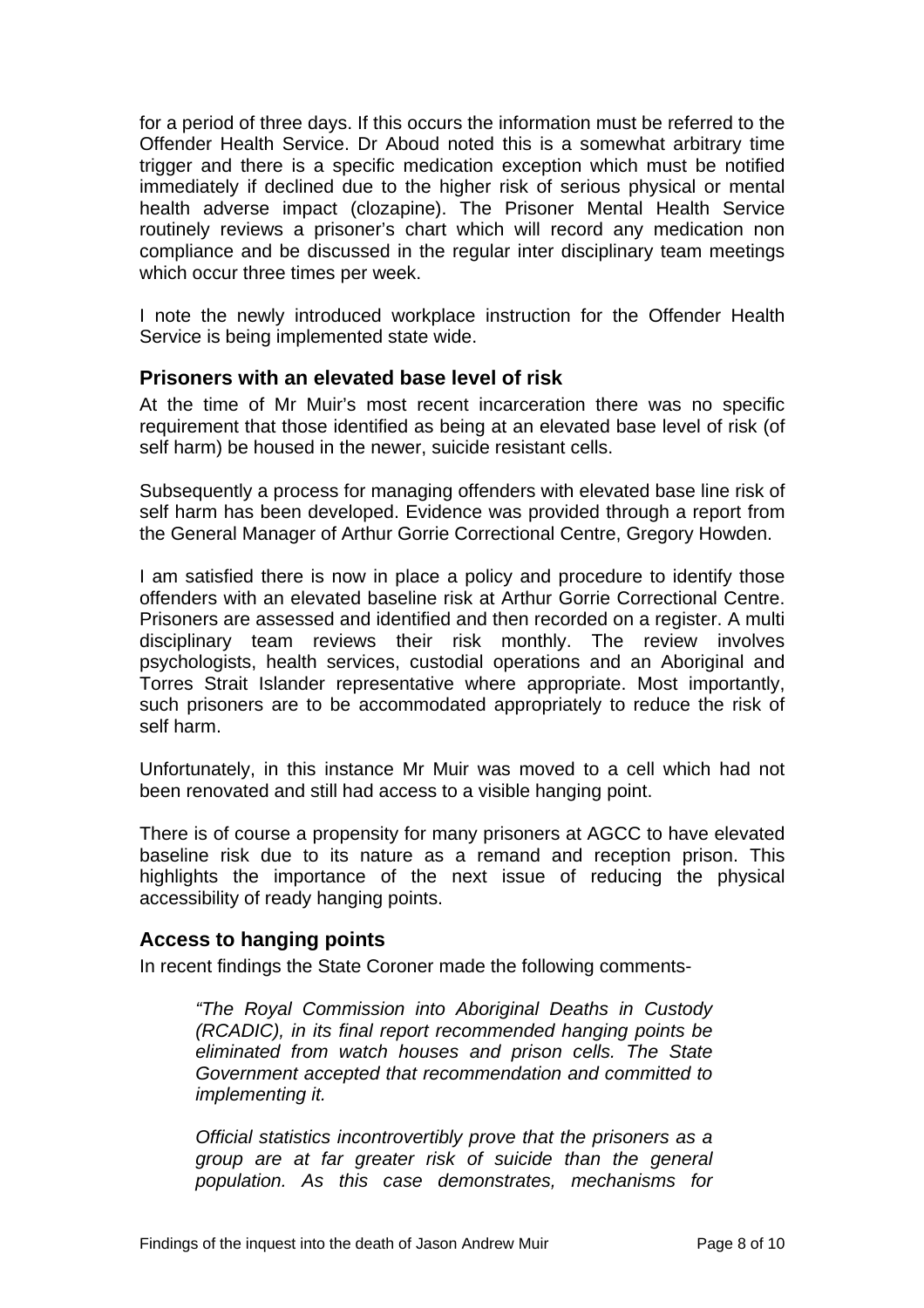*assessing the degree of risk for individual prisoners are far from fool proof. It is therefore incumbent on authorities who have a duty to care for prisoners to do all that is reasonable to reduce the general risk.* 

*Research has repeatedly shown that any interference with an opportunity to commit suicide can deter and prevent other attempts succeeding.* 

*As I have done in earlier inquests, I again urge the Department to take the obvious steps that are required to make the cells in which they house prisoners safe for that purpose."* 

I endorse the comments of the State Coroner.

In relation to the specific arrangements in place at AGCC the inquest was provided with evidence from Mr John Forster, Director Correctional Infrastructure Management Branch for the DCS. I accept his evidence that the elimination of hanging points is a priority for the DCS but it is one limited by the need to allocate limited financial resources.

Mr Forster's statement informed the inquest of testing which has been conducted on methods to eliminate hanging points in older style cells, such as those in which Mr Muir was housed, where the cells contain horizontal bars. The effect of that evidence was that any modification that is effective for security purposes would not allow sufficient ventilation and airflow for the cell to be habitable. The only solution to this problem is the installation of air conditioning and this would require re-housing of prisoners as well as substantial capital expenditure.

Mr Forster explained there are 380 cells at AGCC that would need modification to make them suicide resistant. This would involve the installation of air-conditioning, the removal of louvers and the installation of toughened glass. It would require re-housing of prisoners and cost in the order of \$50m. I I am advised by Mr Forster that alternatives to such major works continue to be explored.

Although this evidence is accepted, I again adopt the comments of the State Coroner addressing a similar set of circumstances-

*"Notwithstanding the efforts that are now being made, the evidence establishes that numerous prisoners have died because of the failure of successive State Governments to implement the recommendations of the RCADIC made and accepted 20 years ago."* 

When I commenced hearing this inquest I recalled one of the first inquests I conducted. It was an inquest into a death in custody of Denis Donald Fountain who died on 17 May 2001.